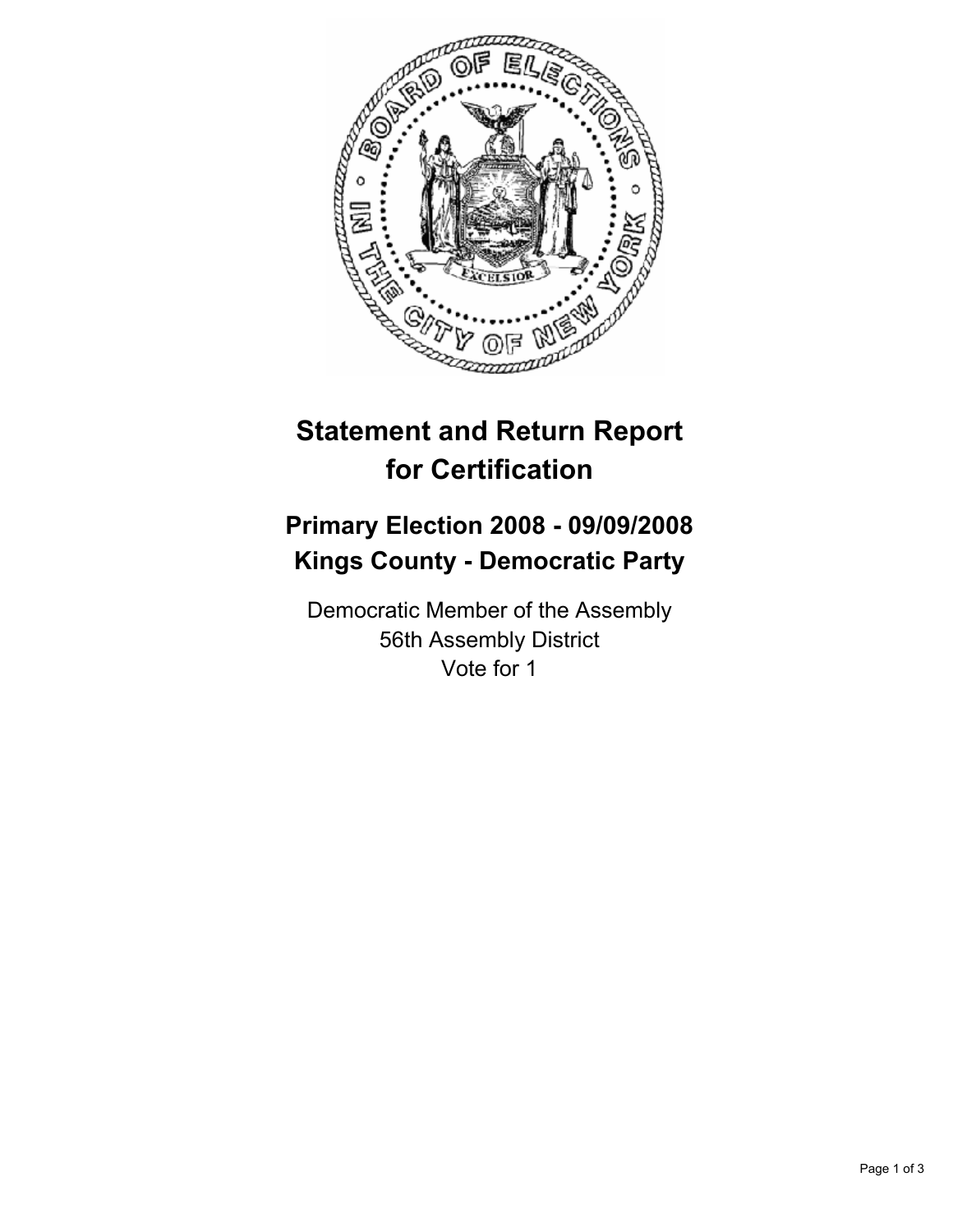

## **Assembly District 56**

| <b>EMERGENCY</b>          | 44    |
|---------------------------|-------|
| ABSENTEE/MILITARY         | 129   |
| AFFIDAVIT                 | 438   |
| <b>CENCERIA P EDWARDS</b> | 1,372 |
| ANNETTE M ROBINSON        | 4,046 |
| <b>Total Votes</b>        | 5,418 |